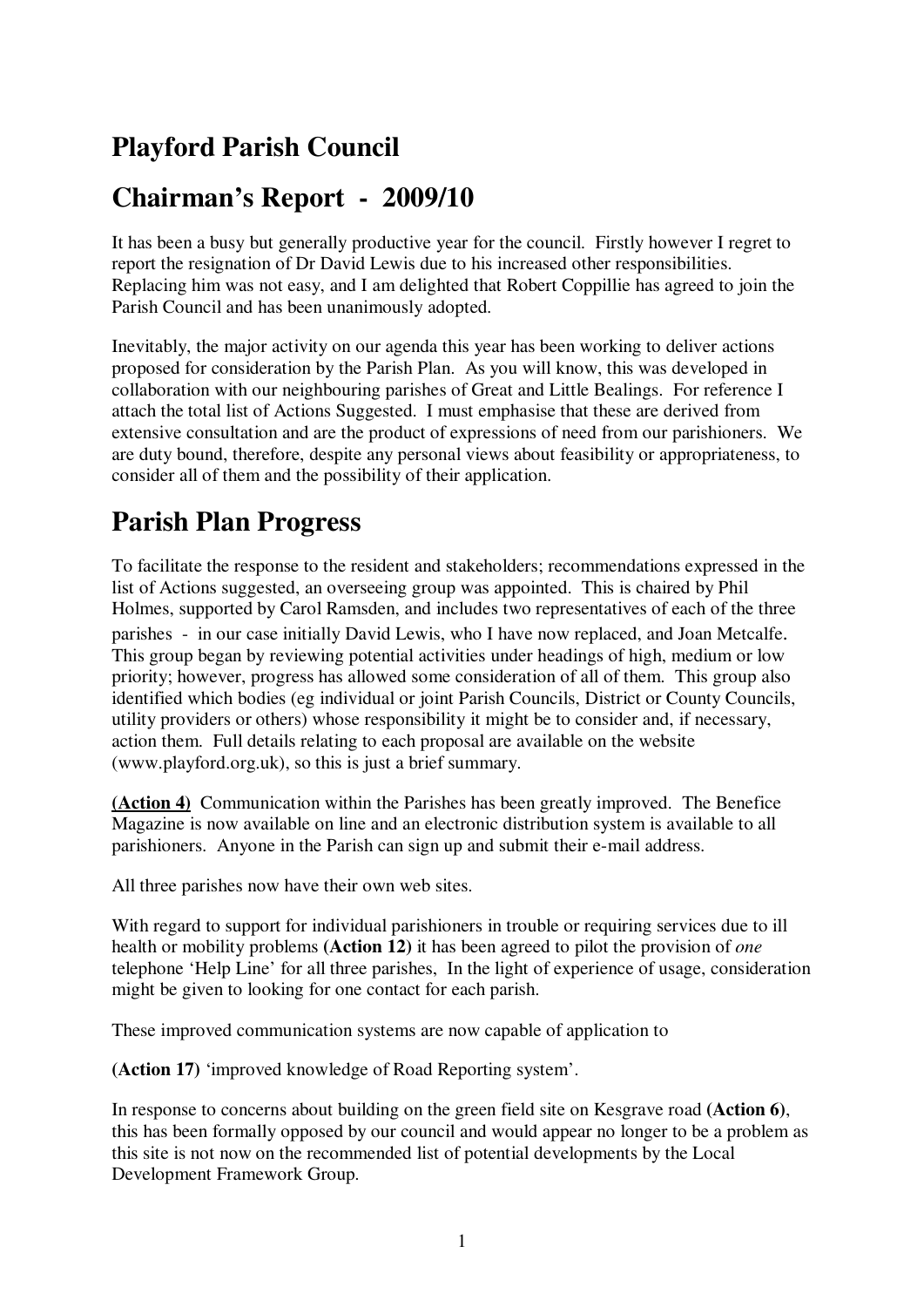Film Club development **(Action 14)** Playford residents will be aware of successful film events in Playford in the past. Our providers' experience is being shared with an expanded group for application in Great and Little Bealings, and new proposals are awaited.

We are assured that priority is given by Bealings School to local children **(Action 22)**. However there are considerable unsolved problems with parking for delivery and collection of the children **(Action 23).** Vigorous discussions continue but no solution has yet been found. I am glad to report that the path from Playford to the school has had a major upgrade, with removal of kissing gates and fencing for protection from grazing cattle. We do hope that, weather permitting, Playford residents will use this path on a regular basis **(Actions 25/27)**.

School buses provide service to Kesgrave and Farlingaye High Schools **(Action 24)**.

Neighbourhood Watch Schemes **(Action 10)** These have been intensively discussed in all three parishes and with the local police. It has been agreed that past schemes, which have now become inactive, have been replaced by much closer and more effective communication with the police as well as improvement in parish communications as indicated. It has been agreed, therefore, not to try and resurrect schemes which would provide no additional benefit.

Mobile phones **(Action 15)** The lack of signal in parts of the Parish is a major cause for concern shared by Gt and Little Bealings. We have now established that this is a problem in other nearby parishes and improvement is a must, especially for those who no longer subscribe to landline usage. A representative from SALC has undertaken to pursue this vigorously. Added to this are major concerns about Broadband signal weaknesses.

Efforts are being made to provide residents with simple guidance about grants available for home insulation **(Action 3)**. Work is underway to improve the Church Lane/Bealings junction **(Action 19)**, and we are pressing farmers to improve communication with local residents about times of crop spraying **(Action 30)** and the Commander of Bentwaters/Wattisham Regiment to reduce disturbance due to very low flying helicopters **(Action 32)**.

With regard to proposals for co-operative diesel purchase **(Action 1)** and a car sharing scheme **(Action 21)** it has been agreed that these are best arranged on a person to person basis. It is not feasible for Council to organise a large system.

The proposal for provision of electric cabling underground **(Action 8)** or availability of mains services - gas and mains drainage **(Action 2)** would seem unlikely to be achieved as there has been no change in providers' attitudes, but this is being explored again.

The Council does discuss development planning po0licy on a regular basis **(Action 5)** and we support the proposals of the Local Development Framework that any major building programme should be located on their preferred site, ie the Martlesham proposal.

With regard to the suggestion of further review of housing need, Council considered this unnecessary. However, experience from other small councils suggests that demand may be underestimated, and I may recommend to Council in due course that we look at this again.

The suggestion that we should consider the development of a community developed village shop **(Action 9)** has as yet stimulated no interest in any of the three parishes. There is